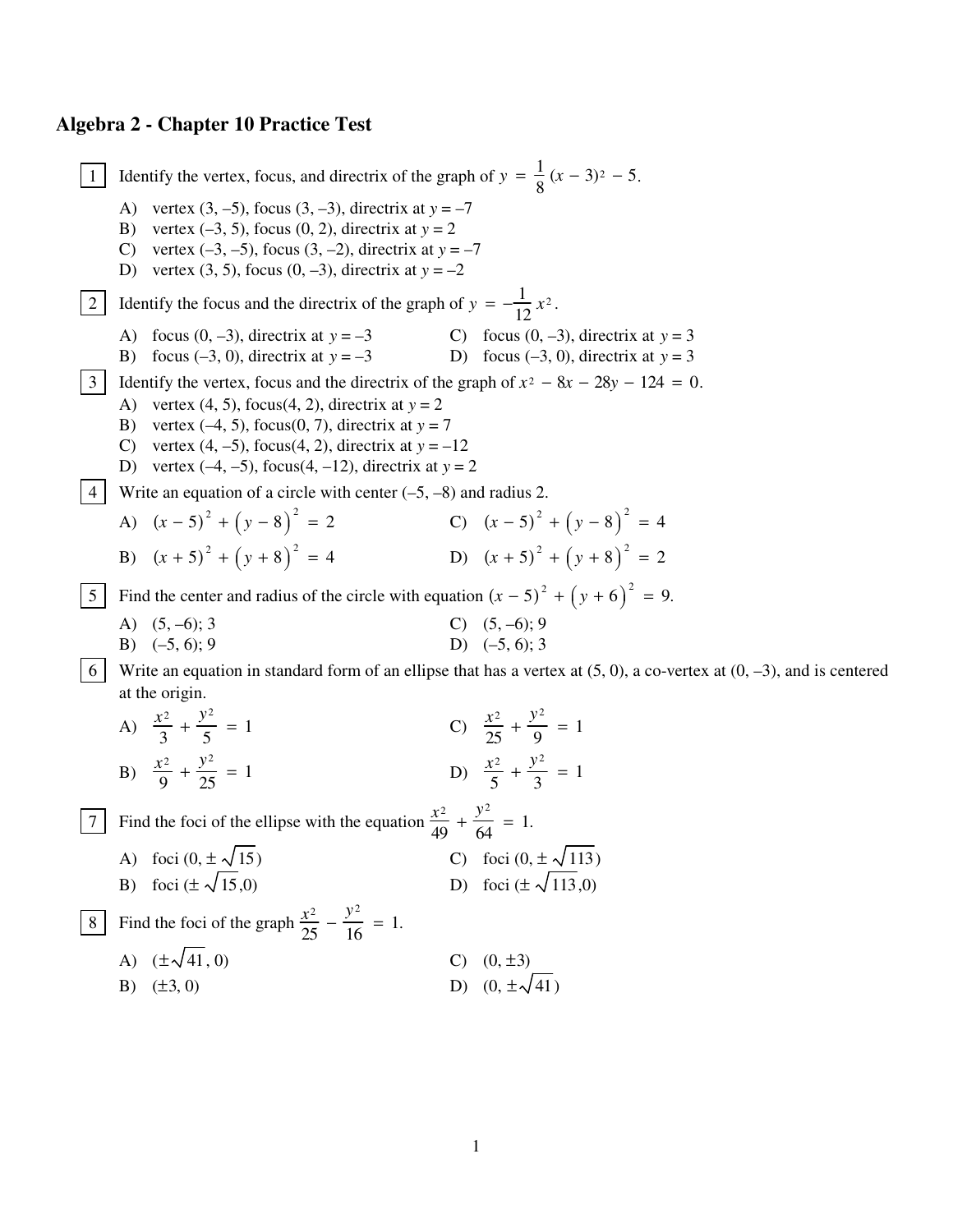9 Write an equation of an ellipse with center  $(3, -3)$ , vertical major axis of length 12, and minor axis of length 6.

A) 
$$
\frac{(x+3)^2}{6} - \frac{(y-3)^2}{12} = 1
$$
  
\nB) 
$$
\frac{(x-3)^2}{12} + \frac{(y+3)^2}{6} = 1
$$
  
\nC) 
$$
\frac{(x+3)^2}{36} - \frac{(y-3)^2}{9} = 1
$$
  
\nD) 
$$
\frac{(x-3)^2}{9} + \frac{(y+3)^2}{36} = 1
$$

10 Identify the conic section. If it is a parabola, give the vertex. If it is a circle, give the center and radius. If it is an ellipse or a hyperbola, give the center and foci.

 $4x^2 + 7y^2 + 32x - 56y + 148 = 0$ 

- A) ellipse with center (4, -4), foci at (4  $\pm \sqrt{3}$ , -4)
- B) hyperbola with center (-4, -4), foci at (4, -4  $\pm \sqrt{3}$ )
- C) ellipse with center (-4, 4), foci at (-4  $\pm \sqrt{3}$ , 4)
- D) hyperbola with center (4, 4), foci at (-4,  $4 \pm \sqrt{3}$ )

11 Identify the conic section. If it is a parabola, give the vertex. If it is a circle, give the center and radius. If it is an ellipse or a hyperbola, give the center and foci.

 $y^2 - 4x + 6y + 29 = 0$ 

- A) parabola; vertex  $(-5, 3)$ C) parabola; vertex  $(5, 4)$
- B) parabola; vertex  $(5, -3)$ D) parabola; vertex  $(4, 3)$

12 Identify the conic section. If it is a parabola, give the vertex. If it is a circle, give the center and radius. If it is an ellipse or a hyperbola, give the center and foci.

 $11x^2 - 3y^2 - 88x + 18y + 116 = 0$ 

A) ellipse with center (4, -3), foci at (4, -3  $\pm \sqrt{14}$ )

- B) hyperbola with center (4, 3), foci at  $(4 \pm \sqrt{14}, 3)$
- C) ellipse with center (-4, 3), foci at (-4,  $3 \pm \sqrt{14}$ )
- D) hyperbola with center (-4, -3), foci at (-3  $\pm \sqrt{14}$ , -4)

13 Identify the conic section. If it is a parabola, give the vertex. If it is a circle, give the center and radius. If it is an ellipse or a hyperbola, give the center and foci.

 $x^2 + y^2 + 8x - 4y = -11$ 

- A) circle; center  $(-4, 2)$ ; radius = 9
- B) circle; center  $(4, -2)$ ; radius = 9

14 Which equation describes a circle?

- A)  $-2y^2 + 10x + 9y = -11$
- B)  $-4x^2 + 10x 4y^2 2y + 9 = 0$

15 | Graph: 
$$
(x + 4)^2 + (y - 7)^2 = 49
$$
.

16 Graph:  $x^2 + 2y^2 = 16$ 

17 Graph:  $25x^2 - 4y^2 = 100$ 

18 Graph:  $x = (y + 3)^2 - 1$ .

- C) circle; center  $(-4, 2)$ ; radius = 3
- D) circle; center  $(4, -2)$ ; radius = 3
- C)  $5y^2 + 10y + 3x^2 4x 2 = 0$
- D)  $-2x^2 + 10x 4y^2 + 9y = 2$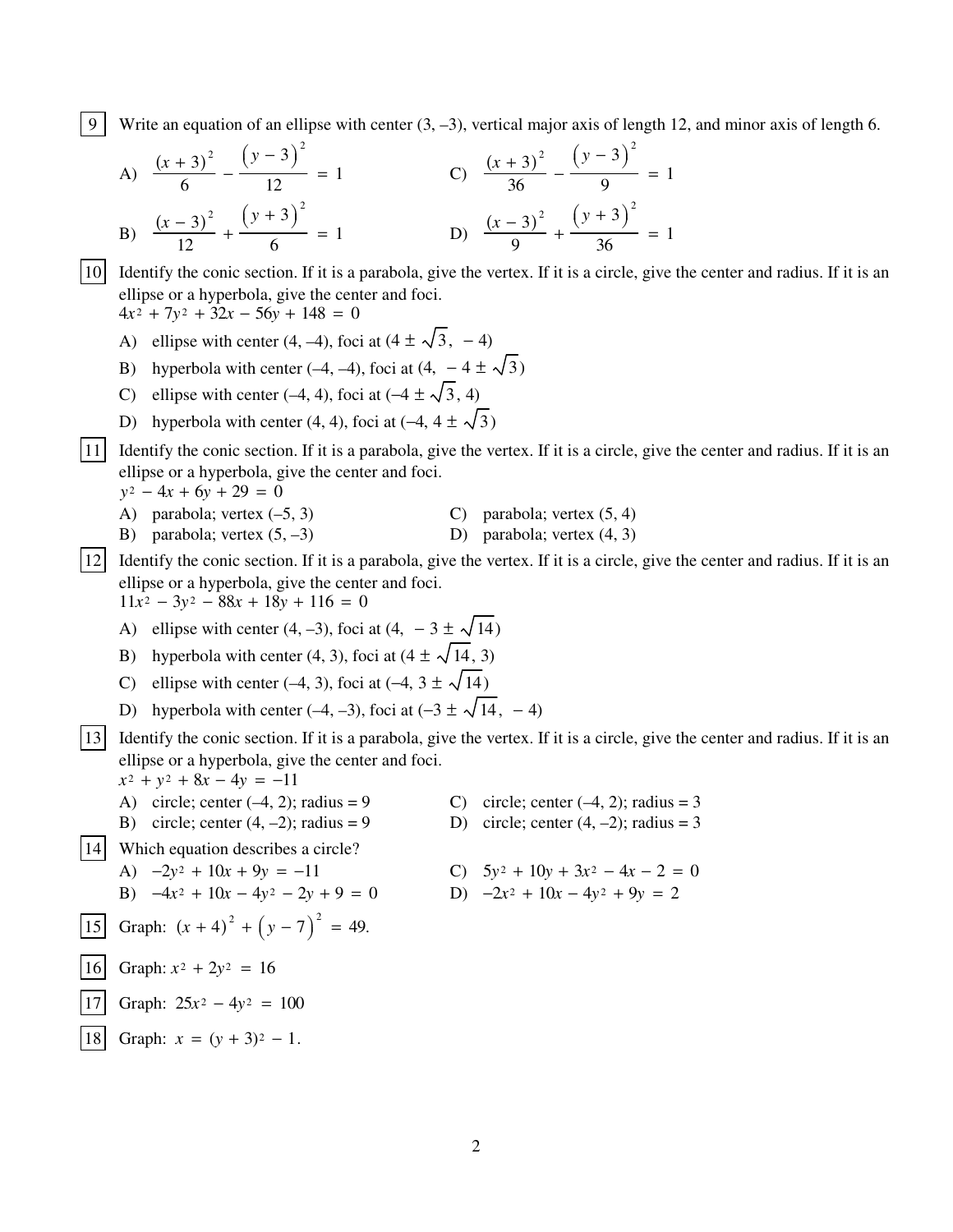## **Algebra 2 - Chapter 10 Practice Test Answer Section**

| 1              | ANS: A |           | STA: CA A2 16.0 |
|----------------|--------|-----------|-----------------|
| $\overline{2}$ | ANS: C |           | STA: CA A2 16.0 |
| 3              | ANS: C |           | STA: CA A2 16.0 |
| $\overline{4}$ | ANS: B |           | STA: CA A2 16.0 |
| 5              | ANS: A |           | STA: CA A2 16.0 |
| 6              | ANS: C |           | STA: CA A2 16.0 |
| 7              | ANS: A |           | STA: CA A2 16.0 |
| 8              | ANS: A |           | STA: CA A2 16.0 |
| 9              | ANS: D |           | STA: CA A2 17.0 |
| 10             | ANS: C |           | STA: CA A2 17.0 |
| 11             | ANS: B |           | STA: CA A2 17.0 |
| 12             | ANS: B |           | STA: CA A2 17.0 |
| 13             | ANS: C |           | STA: CA A2 17.0 |
| 14             | ANS: B |           | STA: CA A2 17.0 |
| 15             | ANS:   | $\lambda$ |                 |



STA: CA A2 16.0

1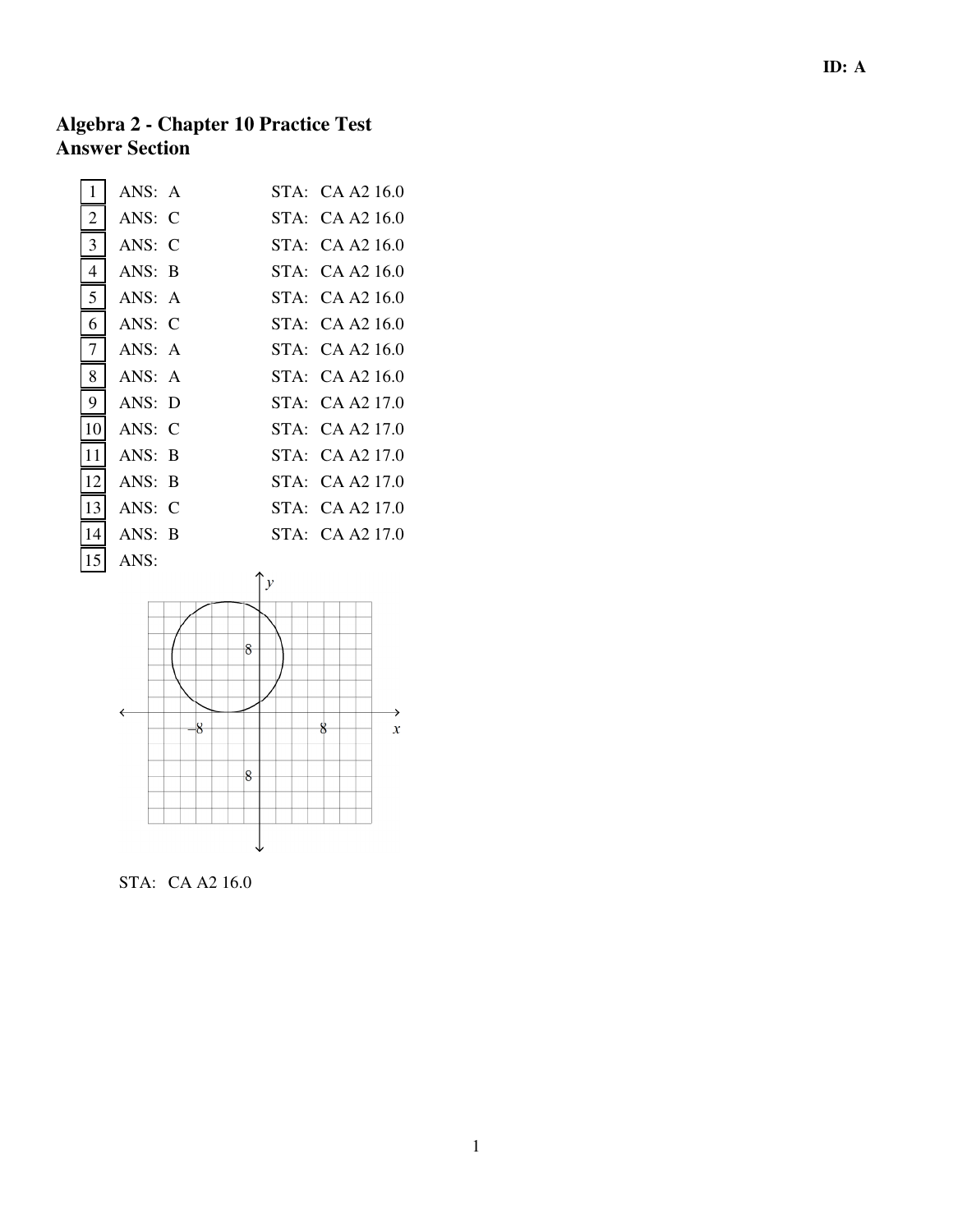

The graph is a circle. The center is at the origin. Every line through the

origin is a line of symmetry.



STA: CA A2 16.0